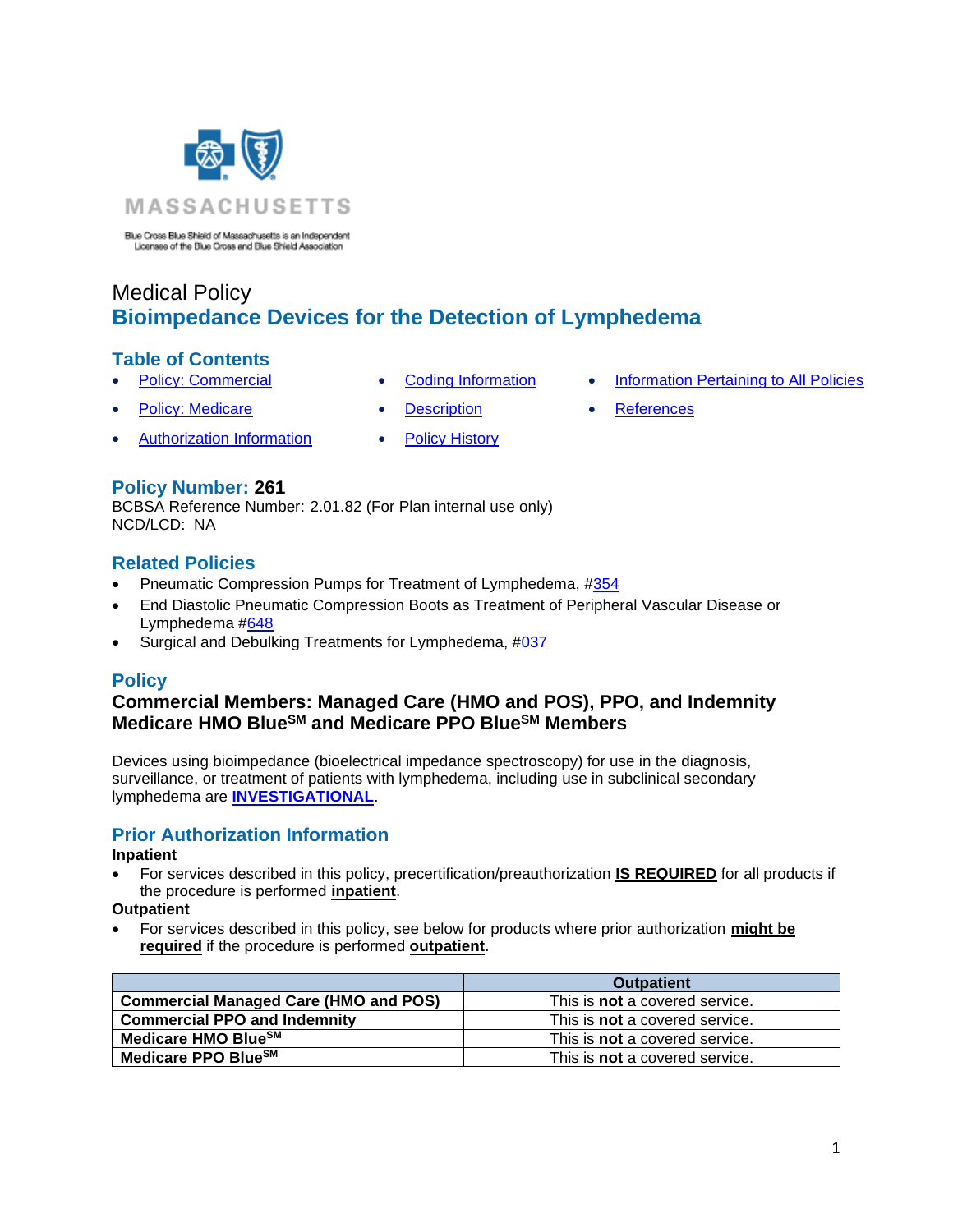## **CPT Codes / HCPCS Codes / ICD Codes**

*Inclusion or exclusion of a code does not constitute or imply member coverage or provider reimbursement. Please refer to the member's contract benefits in effect at the time of service to determine coverage or non-coverage as it applies to an individual member.*

*Providers should report all services using the most up-to-date industry-standard procedure, revenue, and diagnosis codes, including modifiers where applicable.*

*The following codes are included below for informational purposes only; this is not an all-inclusive list.*

### **The following CPT code is considered investigational for Commercial Members: Managed Care (HMO and POS), PPO, Indemnity, Medicare HMO Blue and Medicare PPO Blue:**

## **CPT Codes**

| <b>CPT codes:</b> | <b>Code Description</b>                                                      |
|-------------------|------------------------------------------------------------------------------|
| 93702             | Bioimpedance spectroscopy (BIS), extracellular fluid analysis for lymphedema |
|                   | assessment(s)                                                                |

## <span id="page-1-0"></span>**Description**

### **Lymphedema**

Lymphedema is an accumulation of fluid due to disruption of lymphatic drainage. Lymphedema can be caused by congenital or inherited abnormalities in the lymphatic system (primary lymphedema) but is most often caused by acquired damage to the lymphatic system (secondary lymphedema). Breast cancer treatment is one of the most common causes of secondary lymphedema. Both the surgical removal of lymph nodes and radiotherapy are associated with development lymphedema in patients with breast cancer. In a systematic review of 72 studies (N=29612 women), DiSipio et al (2013) reported that approximately 1 in 5 women who survive breast cancer will develop arm lymphedema.<sup>[1,](https://www.evidencepositioningsystem.com/_w_821be0f297bc995bf92abf2518f3b50751f7497f7d62c61c/bcbsa_html/BCBSA/html/_blank)</sup> Risk factors for development of lymphedema that had a strong level of evidence were extensive surgery (ie, axillarylymph-node dissection, greater number of lymph nodes dissected, mastectomy) and being overweight or obese.

#### **Diagnosis and Staging**

A diagnosis of secondary lymphedema is based on history (e.g., cancer treatment, trauma) and physical examination (localized, progressive edema and asymmetric limb measurements) when other causes of edema can be excluded. Imaging, such as MRI, computed tomography, ultrasound, or lymphoscintigraphy, may be used to differentiate lymphedema from other causes of edema in diagnostically challenging cases.

Table 1 lists International Society of Lymphology guidance for staging lymphedema based on "softness" or "firmness" of the limb and the changes with an elevation of the limb.<sup>[2,](https://www.evidencepositioningsystem.com/_w_821be0f297bc995bf92abf2518f3b50751f7497f7d62c61c/bcbsa_html/BCBSA/html/_blank)</sup>

| <b>Stage</b>           | <b>Description</b>                                                                      |
|------------------------|-----------------------------------------------------------------------------------------|
| Stage 0                | Swelling is not evident, and most patients are asymptomatic despite impaired lymphatic  |
| (subclinical)          | transport                                                                               |
| Stage I                | Accumulation of fluid that subsides (usually within 24 hours) with limb elevation; soft |
| (mild)                 | edema that may pit, without evidence of dermal fibrosis                                 |
| Stage II<br>(moderate) | Does not resolve with limb elevation alone; limb may no longer pit on examination       |

#### **Table 1. Recommendations for Staging Lymphedema**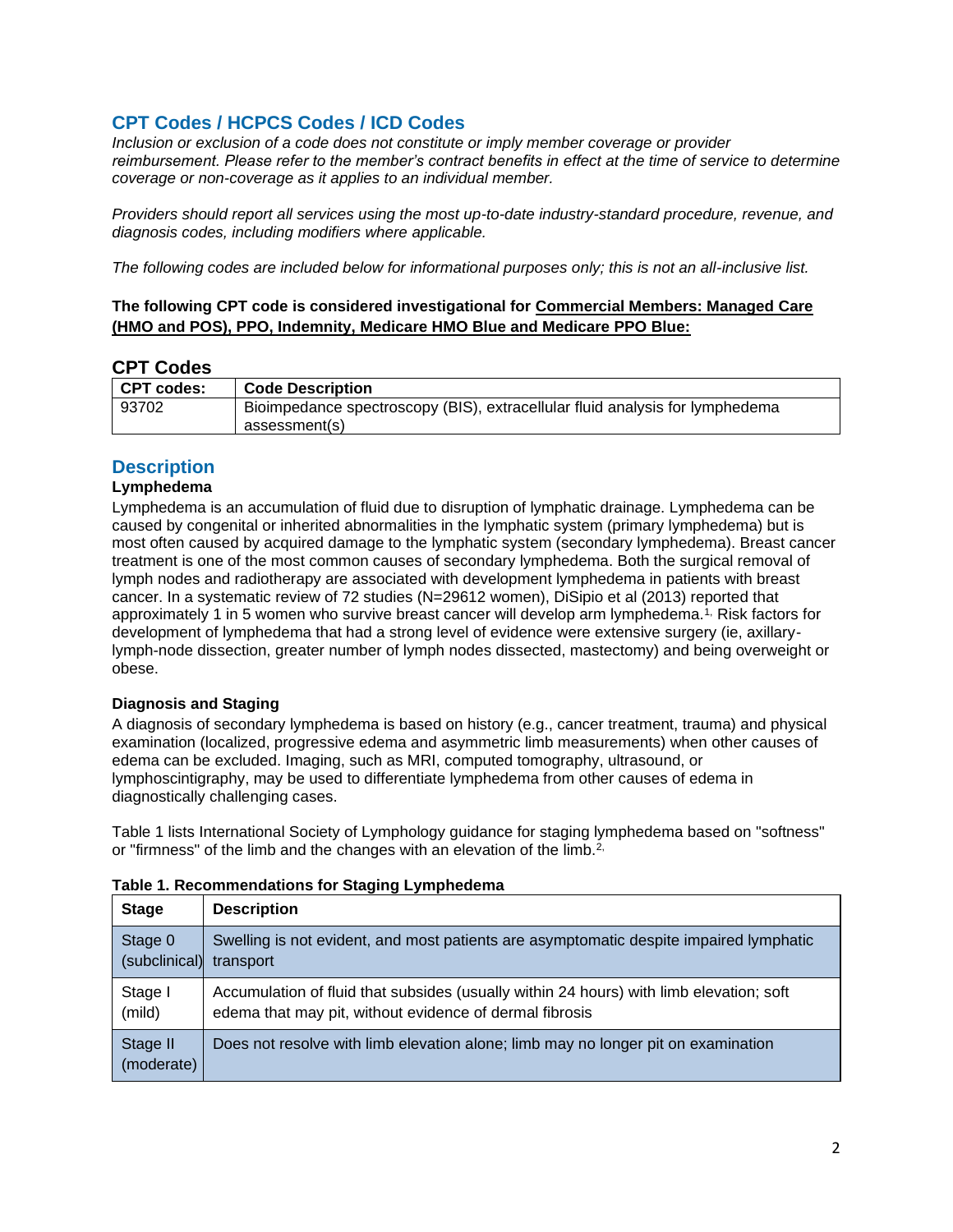| Stage III | Lymphostatic elephantiasis; pitting can be absent; skin has trophic changes |
|-----------|-----------------------------------------------------------------------------|
| (severe)  |                                                                             |

#### **Management and Treatment**

Lymphedema is treated using elevation, compression, and exercise. Conservative therapy may consist of several features depending on the severity of the lymphedema. Patients are educated on the importance of self-care including hygiene practices to prevent infection, maintaining ideal body weight through diet and exercise, and limb elevation. Compression therapy consists of repeatedly applying padding and bandages or compression garments. Manual lymphatic drainage is a light pressure massage performed by trained physical therapists or by patients designed to move fluid from obstructed areas into functioning lymph vessels and lymph nodes. Complete decongestive therapy is a multiphase treatment program involving all of the previously mentioned conservative treatment components at different intensities. Pneumatic compression pumps may also be considered as an adjunct to conservative therapy or as an alternative to self-manual lymphatic drainage in patients who have difficulty performing self-manual lymphatic drainage. In patients with more advanced lymphedema after fat deposition and tissue fibrosis has occurred, palliative surgery using reductive techniques such as liposuction may be performed.

#### **Bioimpedance Spectroscopy**

Bioimpedance spectroscopy is based on the theory that the level of opposition to the flow of electric current (impedance) through the body is inversely proportional to the volume of fluid in the tissue. In lymphedema, with the accumulation of excess interstitial fluid, tissue impedance decreases.

Bioimpedance has been proposed as a diagnostic test for this condition. In usual care, lymphedema is recognized clinically or via limb measurements. However, management via bioelectrical impedance spectroscopy has been proposed as a way to implement early treatment of subclinical lymphedema to potentially reduce its severity.

#### **Summary**

Secondary lymphedema may develop following treatment for breast cancer. Bioimpedance, which uses resistance to electrical current to compare the composition of fluid compartments, could be used as a tool to diagnose lymphedema.

For individuals who have known or suspected lymphedema who receive bioimpedance spectroscopy, the evidence includes a systematic review, 1 RCT, 1 prospective comparative observational study, and multiple uncontrolled observational studies. Relevant outcomes are test validity, symptoms, and quality of life. Diagnostic accuracy studies have found a poor correlation between bioimpedance analysis and the reference standard (volume displacement or circumferential measurement). Interim results from an ongoing RCT comparing bioimpedance with standard tape measure following treatment for breast cancer have been published. Overall, 109 of 508 (21.5%) patients received early treatment due to reaching a pre-determined threshold to trigger an intervention. A total of 12 triggering patients progressed to clinical lymphedema (2 in the bioimpedance group [4.9%] and 10 in the tape measure group [14.7%]; P=0.130). The RCT was limited by its open-label design and lack of reporting of important health outcomes. The single prospective comparative study found a significantly lower rate of clinical lymphedema in patients managed with bioimpedance devices but had several limitations, including nonrandomized design, lack of blinding, lack of complete data on a substantial proportion of enrolled patients, and lack of a systematic method for diagnosing lymphedema in the control group. Retrospective studies suggested that postoperative bioimpedance monitoring is feasible but provide limited information about its efficacy. The evidence is insufficient to determine that the technology results in an improvement in the net health outcome.

#### <span id="page-2-0"></span>**Policy History**

| <b>Date</b> | .<br> |
|-------------|-------|
|             |       |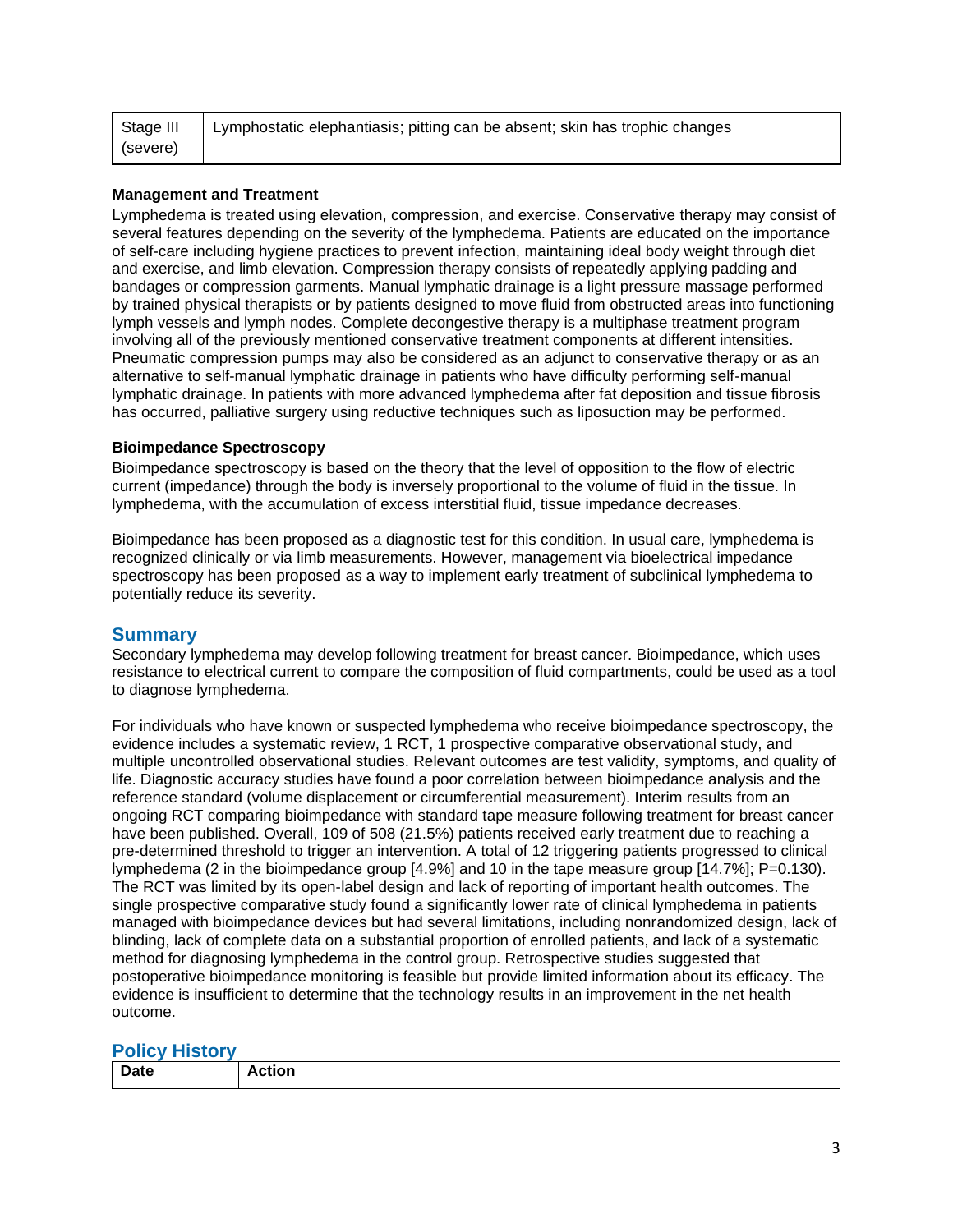| 2/2022         | Annual policy review. Description, summary, and references updated. Policy |
|----------------|----------------------------------------------------------------------------|
|                | statements unchanged.                                                      |
| 3/2021         | Annual policy review. Description, summary, and references updated. Policy |
|                | statements unchanged.                                                      |
| 3/2020         | Annual policy review. Description, summary, and references updated. Policy |
|                | statements unchanged.                                                      |
| 3/2019         | Annual policy review. Description, summary, and references updated. Policy |
|                | statements unchanged.                                                      |
| 7/2017         | Annual policy review. New references added.                                |
| 3/2016         | Annual policy review. New references added.                                |
| 1/2015         | Clarified coding information.                                              |
| 12/2014        | Annual policy review. New references added.                                |
| 2/2014         | Annual policy review. New references added.                                |
| 11/2011-4/2012 | Medical policy ICD 10 remediation: Formatting, editing and coding updates. |
|                | No changes to policy statements.                                           |
| 7/2011         | Reviewed - Medical Policy Group - Hematology and Oncology.                 |
|                | No changes to policy statements.                                           |
| 9/29/2010      | Medical Policy 261 created.                                                |

## <span id="page-3-0"></span>**Information Pertaining to All Blue Cross Blue Shield Medical Policies**

Click on any of the following terms to access the relevant information: [Medical Policy Terms of Use](http://www.bluecrossma.org/medical-policies/sites/g/files/csphws2091/files/acquiadam-assets/Medical_Policy_Terms_of_Use_prn.pdf) [Managed Care Guidelines](http://www.bluecrossma.org/medical-policies/sites/g/files/csphws2091/files/acquiadam-assets/Managed_Care_Guidelines_prn.pdf) [Indemnity/PPO Guidelines](http://www.bluecrossma.org/medical-policies/sites/g/files/csphws2091/files/acquiadam-assets/Indemnity_and_PPO_Guidelines_prn.pdf) [Clinical Exception Process](http://www.bluecrossma.org/medical-policies/sites/g/files/csphws2091/files/acquiadam-assets/Clinical_Exception_Process_prn.pdf) [Medical Technology Assessment Guidelines](http://www.bluecrossma.org/medical-policies/sites/g/files/csphws2091/files/acquiadam-assets/Medical_Technology_Assessment_Guidelines_prn.pdf)

## <span id="page-3-1"></span>**References**

- 1. DiSipio T, Rye S, Newman B, et al. Incidence of unilateral arm lymphoedema after breast cancer: a systematic review and meta-analysis. Lancet Oncol. May 2013; 14(6): 500-15. PMID 23540561
- 2. International Society of Lymphology Executive Committee. The Diagnosis and Treatment of Peripheral Lymphedema: 2016 Consensus Document of the International Society of Lymphology. 2016; https://journals.uair.arizona.edu/index.php/lymph/article/view/20106. Accessed December 1, 2020.
- 3. Pusic AL, Cemal Y, Albornoz C, et al. Quality of life among breast cancer patients with lymphedema: a systematic review of patient-reported outcome instruments and outcomes. J Cancer Surviv. Mar 2013; 7(1): 83-92. PMID 23212603
- 4. Oremus M, Walker K, Dayes I, et al. Technology Assessment: Diagnosis and treatment of secondary lymphedema. Rockville, MD: Agency for Healthcare Research and Quality; 2010.
- 5. Cornish BH, Chapman M, Hirst C, et al. Early diagnosis of lymphedema using multiple frequency bioimpedance. Lymphology. Mar 2001; 34(1): 2-11. PMID 11307661
- 6. Hayes S, Janda M, Cornish B, et al. Lymphedema secondary to breast cancer: how choice of measure influences diagnosis, prevalence, and identifiable risk factors. Lymphology. Mar 2008; 41(1): 18-28. PMID 18581955
- 7. Barrio AV, Eaton A, Frazier TG. A Prospective Validation Study of Bioimpedance with Volume Displacement in Early-Stage Breast Cancer Patients at Risk for Lymphedema. Ann Surg Oncol. Dec 2015; 22 Suppl 3: S370-5. PMID 26085222
- 8. Blaney JM, McCollum G, Lorimer J, et al. Prospective surveillance of breast cancer-related lymphoedema in the first-year post-surgery: feasibility and comparison of screening measures. Support Care Cancer. Jun 2015; 23(6): 1549-59. PMID 25398360
- 9. Ridner SH, Dietrich MS, Cowher MS, et al. A Randomized Trial Evaluating Bioimpedance Spectroscopy Versus Tape Measurement for the Prevention of Lymphedema Following Treatment for Breast Cancer: Interim Analysis. Ann Surg Oncol. Oct 2019; 26(10): 3250-3259. PMID 31054038